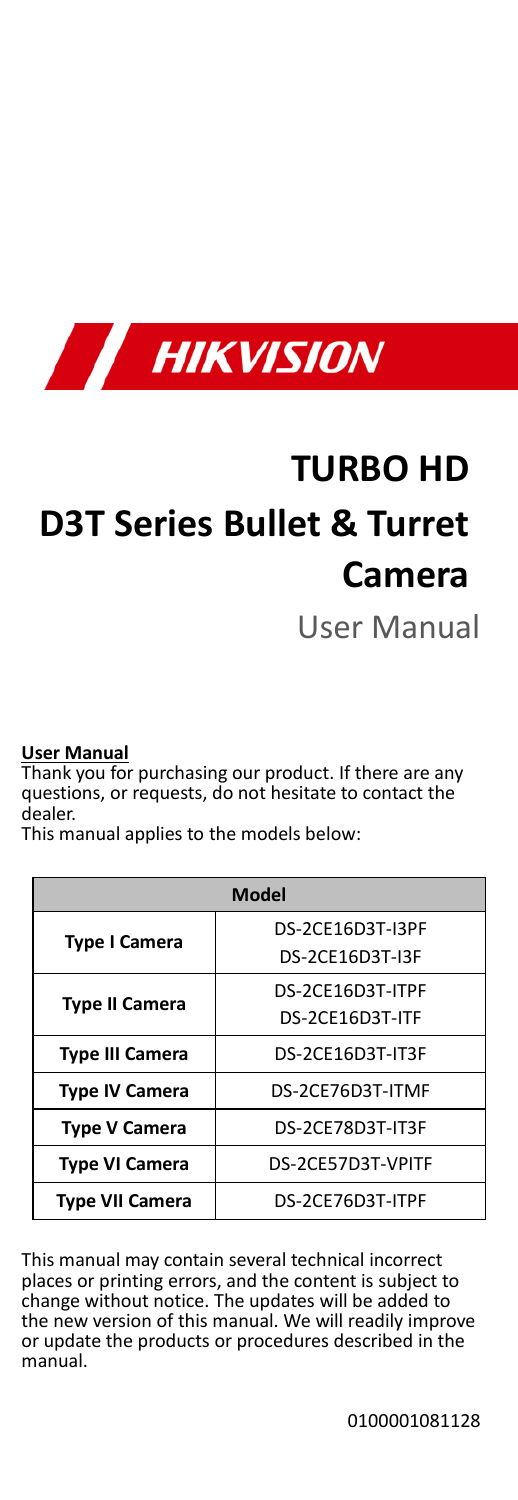#### **Regulatory Information**

#### **FCC Information**

Please take attention that changes or modification not expressly approved by the party responsible for compliance could void the user's authority to operate the equipment.

**FCC compliance**: This equipment has been tested and found to comply with the limits for a Class A digital device, pursuant to part 15 of the FCC Rules. These limits are designed to provide reasonable protection against harmful interference when the equipment is operated in a commercial environment. This equipment generates, uses, and can radiate radio frequency energy and, if not installed and used in accordance with the instruction manual, may cause harmful interference to radio communications. Operation of this equipment in a residential area is likely to cause harmful interference in which case the user will be required to correct the interference at his own expense.

#### **FCC Conditions**

This device complies with part 15 of the FCC Rules. Operation is subject to the following two conditions: 1. This device may not cause harmful interference. 2. This device must accept any interference received, including interference that may cause undesired operation.

#### **EU Conformity Statement**



This product and - if applicable - the supplied accessories too are marked with "CE" and comply therefore with the applicable harmonized European

standards listed under the Low Voltage Directive 2014/35/EU, the EMC Directive 2014/30/EU, the RoHS Directive 2011/65/EU.



2012/19/EU (WEEE directive): Products marked with this symbol cannot be disposed of as unsorted municipal waste in the European Union. For proper recycling. return this product to your local supplier upon the purchase of equivalent new

equipment, or dispose of it at designated collection points. For more information see[: www.recyclethis.info.](http://www.recyclethis.info/) 2006/66/EC (battery directive): This product contains a



battery that cannot be disposed of as unsorted municipal waste in the European Union. See the product documentation for specific battery information. The battery is marked with this symbol, which may

include lettering to indicate cadmium (Cd), lead (Pb), or mercury (Hg). For proper recycling, return the battery to your supplier or to a designated collection point. For more information, see: www.recyclethis.info.

#### **Industry Canada ICES-003 Compliance**

This device meets the CAN ICES-3 (A)/NMB-3(A) standards requirements.

#### **Warning**

This is a class A product. In a domestic environment this product may cause radio interference in which case the user may be required to take adequate measures.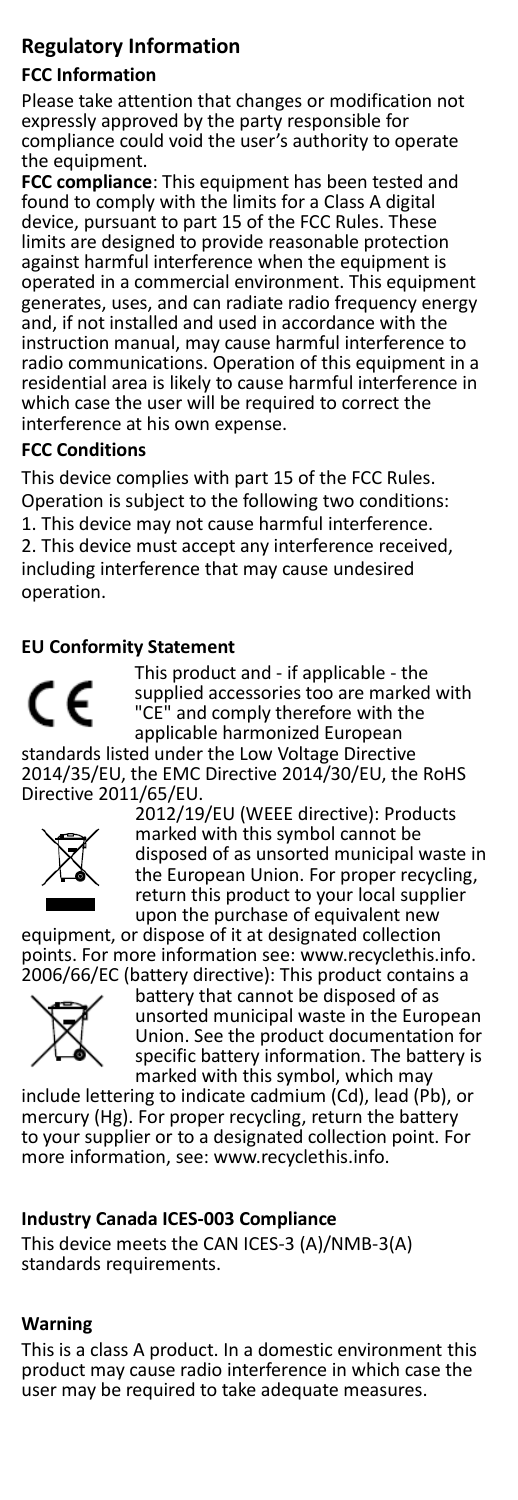#### **Safety Instruction**

These instructions are intended to ensure that user can use the product correctly to avoid danger or property loss.

The precaution measure is divided into "Warnings" and "Cautions".

**Warnings:** Serious injury or death may occur if any of the warnings are neglected.

**Cautions:** Injury or equipment damage may occur if any of the cautions are neglected.

| <b>Warnings Follow</b> | <b>Cautions Follow these</b> |
|------------------------|------------------------------|
| these safeguards to    | precautions to prevent       |
| prevent serious injury | potential injury or          |
| or death.              | material damage.             |



#### **Warnings**

- In the use of the device, you must be in strict compliance with the electrical safety regulations of the nation and region.
- Input voltage should meet both the SELV (Safety Extra Low Voltage) and the Limited Power Source with 12 VDC according to the IEC60950-1 standard. Refer to technical specifications for detailed information.
- Do not connect multiple devices to one power adapter to avoid over-heating or a fire hazard caused by overload.
- Make sure that the plug is firmly connected to the power socket.
- Make sure that the device is firmly fixed if wall mounting or ceiling mounting is adopted.
- If smoke, odor or noise rise from the device, turn off the power at once and unplug the power cord, and then contact the service center.
- Never attempt to disassemble the camera by unprofessional personal.



- Do not drop the camera or subject it to physical shock.
- Do not touch senor modules with fingers.
- Do not place the camera in extremely hot, cold (the operating temperature shall be -40°C to 60°C), dusty or damp locations, and do not expose it to high electromagnetic radiation.
- If cleaning is necessary, use clean cloth with a bit of ethanol and wipe it gently.
- Do not aim the camera at the sun or extra bright places.
- The sensor may be burned out by a laser beam, so when any laser equipment is in using, make sure that the surface of sensor will not be exposed to the laser beam.
- Do not expose the device to high electromagnetic radiation or extremely hot, cold, dusty or damp environment.
- To avoid heat accumulation, good ventilation is required for the operating environment.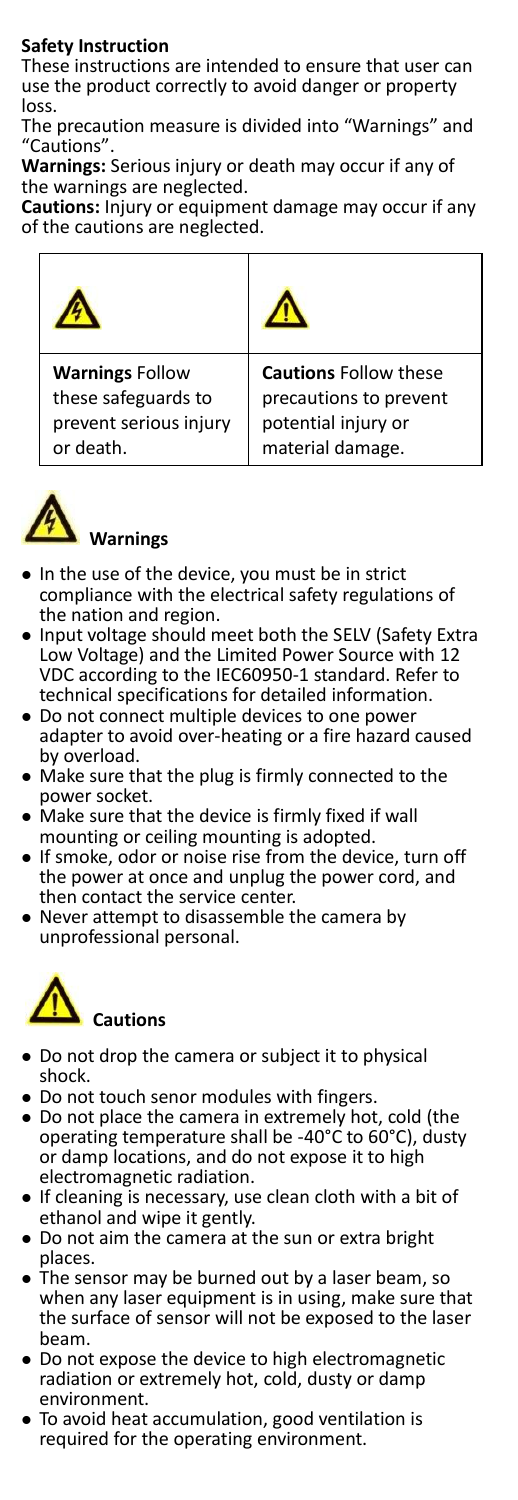- Keep the camera away from liquid while in use for non-water-proof device.
- While in delivery, the camera shall be packed in its original packing, or packing of the same texture.

#### **Mark Description**

| Table 0-1 Mark Description |  |
|----------------------------|--|
|----------------------------|--|

| Mark | <b>Description</b> |
|------|--------------------|
|      | DC Voltage         |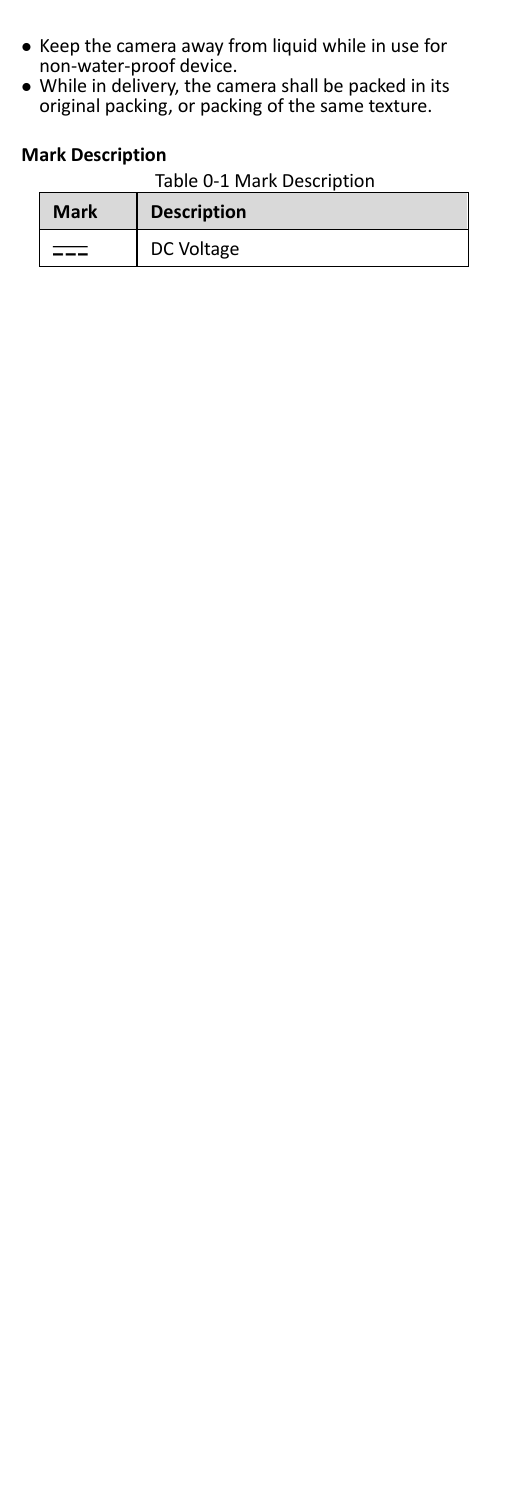# **1 Introduction**

# **1.1 Product Features**

The main features are as follows:

- High performance CMOS sensor
- IR cut filter with auto switch
- OSD menu with configurable parameters
- Auto white balance
- Internal synchronization
- SMART IR mode
- 4 in 1 video output (TVI/AHD/CVI/CVBS)
- 3-axis adjustment

## **1.2 Overview**

### **1.2.1 Type I Camera**



#### *Note:*

Press and hold the switch button for 5 seconds to switch the video output. Four kinds of video outputs are available: TVI, AHD, CVI, and CVBS.

#### **1.2.2 Type II Camera**



Figure 1-2 Overview of Type II Camera

#### *Note:*

Press and hold the switch button for 5 seconds to switch the video output. Four kinds of video outputs are available: TVI, AHD, CVI, and CVBS.

#### **1.2.3 Type III Camera**



Figure 1-3 Overview of Type III Camera

#### *Note:*

Press and hold the switch button for 5 seconds to switch the video output. Four kinds of video outputs are available: TVI, AHD, CVI, and CVBS.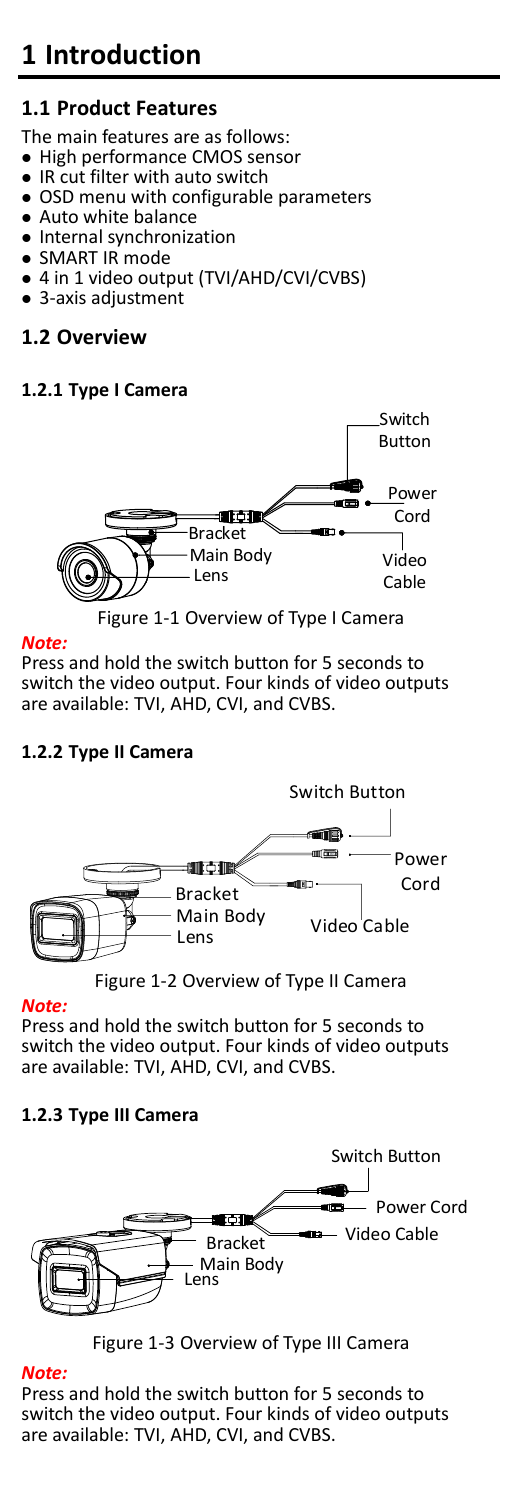#### **1.2.4 Type IV Camera**



Figure 1-4 Overview of Type IV Camera

#### *Note:*

Press and hold the switch button for 5 seconds to switch the video output. Four kinds of video outputs are available: TVI, AHD, CVI, and CVBS.

#### **1.2.5 Type V Camera**



Figure 1-5 Overview of Type V Camera

#### *Note:*

Press and hold the switch button for 5 seconds to switch the video output. Four kinds of video outputs are available: TVI, AHD, CVI, and CVBS.

#### **1.2.6 Type VI Camera**



Figure 1-6 Overview of Type VI Camera

#### *Note:*

Press and hold the switch button for 5 seconds to switch the video output. Four kinds of video outputs are available: TVI, AHD, CVI, and CVBS.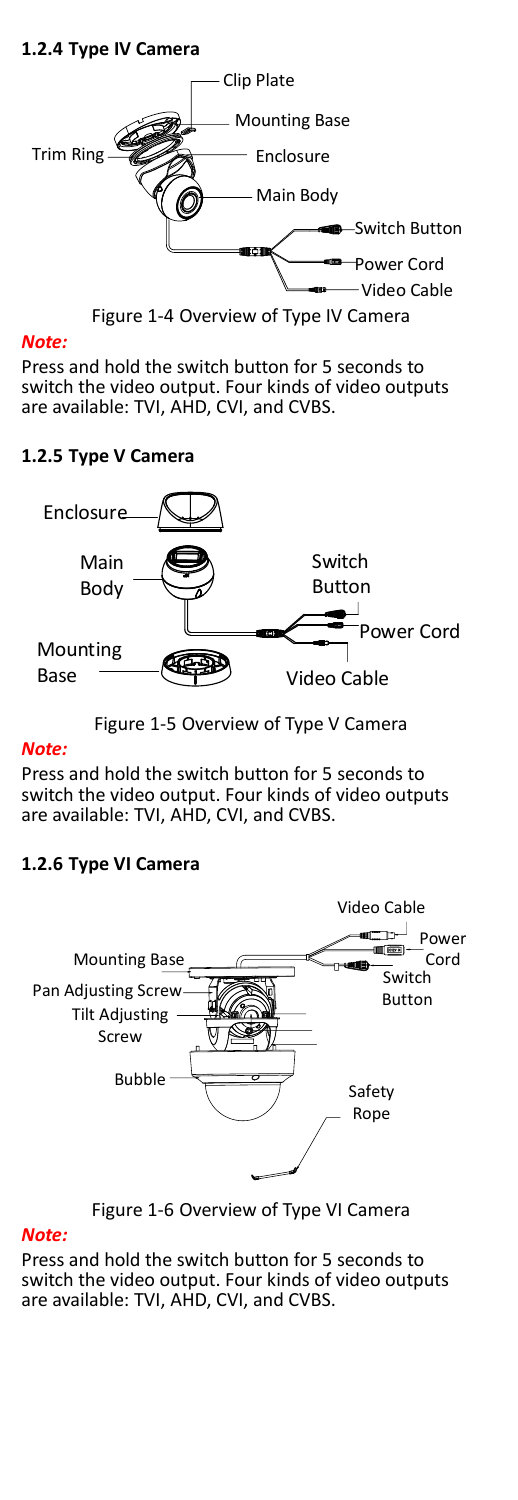#### **1.2.7 Type VII Camera**



Figure 1-7 Overview of Type VII Camera

#### *Note:*

Press and hold the switch button for 5 seconds to switch the video output. Four kinds of video outputs are available: TVI, AHD, CVI, and CVBS.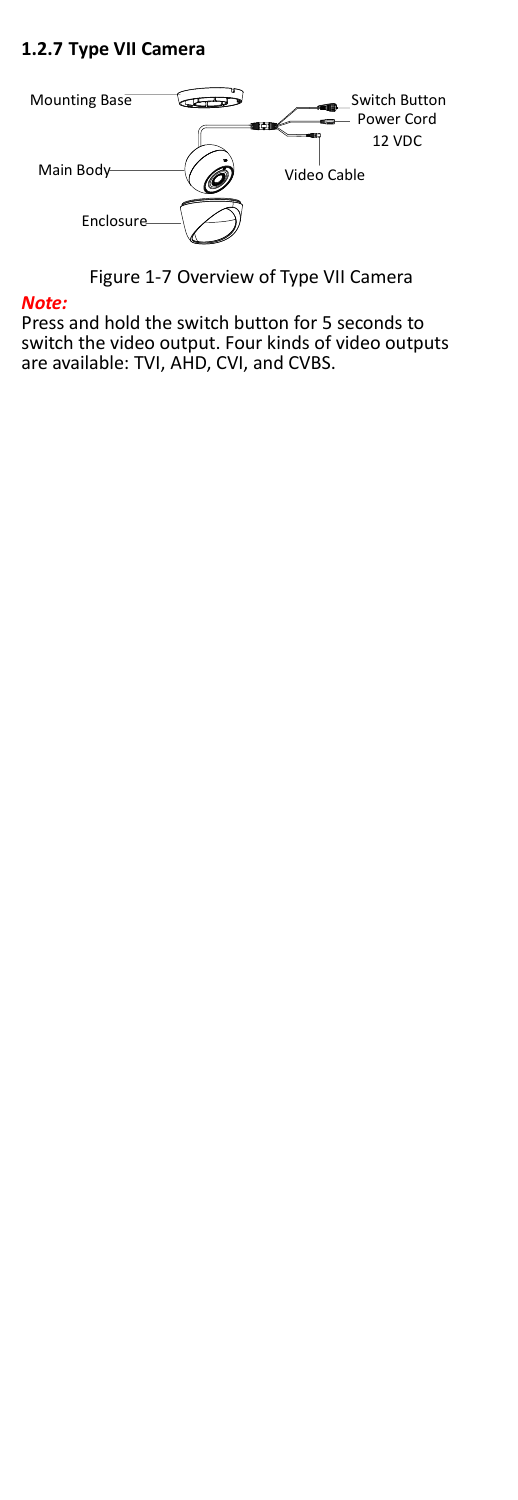# **2 Menu Description**

Please follow the steps below to call the menu.

#### *Note:*

The menu description part is only for your reference. It might have some differences due to the specific model that you have.

#### *Steps:*

1. Connect the camera with the TVI DVR, and the monitor, shown as the [Figure 2](#page-7-0)-1.



Figure 2-1 Connection

- <span id="page-7-0"></span>2. Power on the analog camera, TVI DVR, and the monitor to view the image on the monitor.
- 3. Click PTZ Control to enter the PTZ Control interface.<br>4. Call the camera menu by clicking 目 button, or call
- Call the camera menu by clicking  $\Box$  button, or call the preset No. 95.



Figure 2-2 Main Menu Overview 5. Click the direction arrow to control the camera.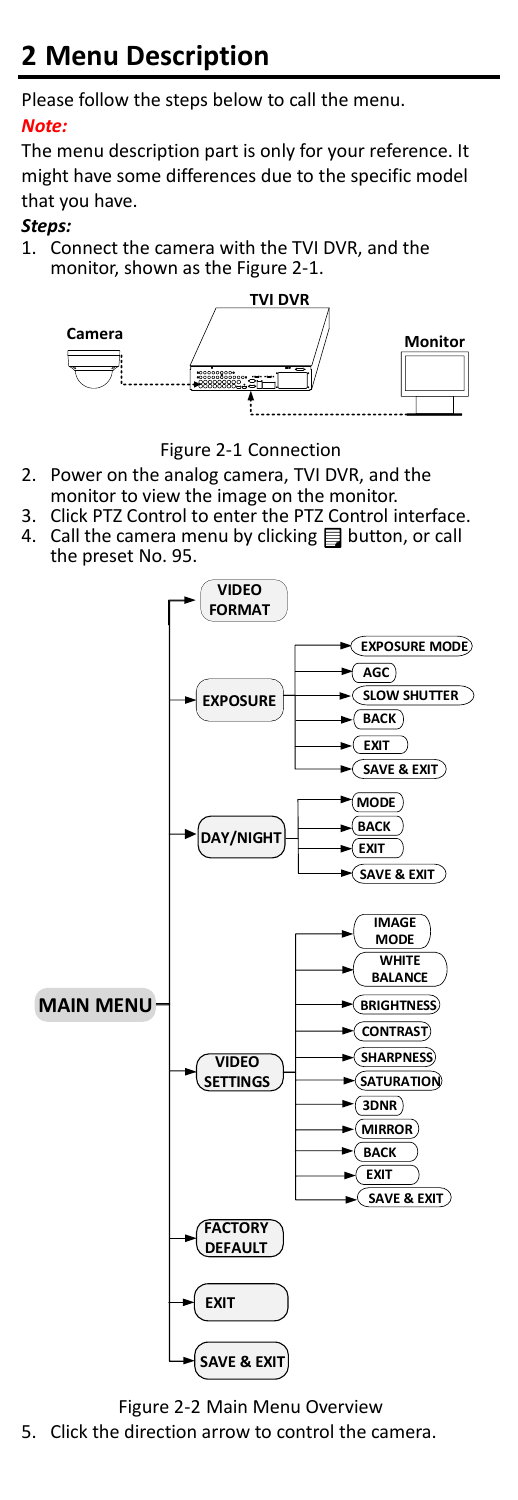- 1). Click up/down direction button to select the item.
- 2). Click Iris + to confirm the selection.
- 3). Click left/right direction button to adjust the value of the selected item.

#### **2.1 VIDEO FORMAT**

You can select the video format as 2MP@25fps , or 2MP@30fps.

#### *Note:*

When switching the video output as CVBS, you can set the video format as PAL, or NTSC.

#### **2.1 EXPOSURE**

Exposure describes the brightness-related parameters, which can be adjusted by **EXPOSURE MODE**, and **AGC**.

| <b>EXPOSURE</b>      |                 |
|----------------------|-----------------|
| <b>EXPOSURE MODE</b> | <b>I GLOBAL</b> |
| AGC                  | <b>∢</b> LOW    |
| <b>SLOW SHUTTER</b>  | <b>I OFF</b>    |
| <b>BACK</b>          | ٮ               |
| <b>FXIT</b>          | ┙               |
| SAVE & EXIT          | u               |

Figure 2-3 EXPOSURE

#### **EXPOSURE MODE**

You can set the **EXPOSURE MODE** as **GLOBAL**, **BLC**, **HLC**, and **WDR**.

#### **GLOBAL**

**GLOBAL** refers to the normal exposure mode which performs exposure according to the whole image brightness.

#### **BLC (Backlight Compensation)**

**BLC** (Backlight Compensation) compensates light for the front object to make it clear, but this may cause the over-exposure of the background, where the light is strong.

#### **HLC (Highlight Compensation)**

**HLC** stands for highlight compensation. The camera detects the strong spots (the over-exposure portion of image), then reduce the brightness of the strong spots to improve the overall images. This function is designed to allow camera to capture vehicle plate license at night.

#### **WDR (Wide Dynamic Range)**

The **WDR** helps the camera provide clear images even under backlight circumstances. When both very bright and very dark areas simultaneously exist in the image, **WDR** balances the brightness level of the whole image to provide clear images with details.

#### **AGC (Automatic Gain Control)**

It optimizes the clarity of the image in poor light conditions. The **AGC** level can be set as **HIGH**, **MEDIUM**, or **LOW**.

#### *Note:*

The noise will be amplified when setting the **AGC** level. The higher the level is, the more obvious the noise is.

#### **SLOW SHUTTER**

**SLOW SHUTTER** increases the exposure time on a single frame, which makes the camera more sensitive to the light so that it can produce images even in low lux conditions.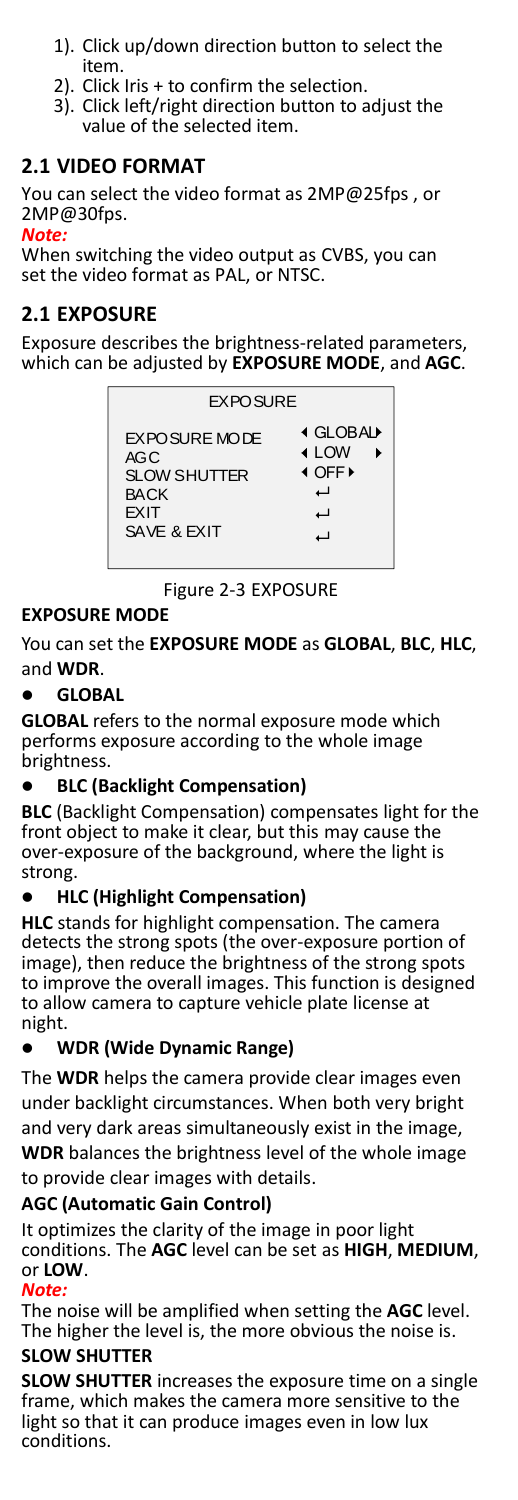You can set the **SLOW SHUTTER** function as OFF, x2, x4, x6, x8, x10, x12, x14, or x16 according to the different light conditions.

### **2.2 DAY/NIGHT**

**COLOR**, **B&W** (Black White), and **AUTO** are selectable for DAY and NIGHT switches.

#### **COLOR**

The image is colored in day mode all the time.

#### **B/W**

The image is black and white all the time, and it is better to turn the IR LIGHT on in poor light conditions.

#### **IR LIGHT**

You can turn on/off the IR LIGHT to meet the requirements of different circumstances.

#### **SMART IR**

The **Smart IR** function is used to adjust the light to its most suitable intensity, and prevent the image from over exposure.

You can select the mode as **MODE 1**, or **MODE 2**. **MODE 1** is the default mode that can be applied to both indoor conditions, and outdoor conditions. When selecting the **MODE 1**, the IR Light has more obvious effects.

#### **LEVEL**

The **LEVEL** value can be adjusted from 0 to 3. The greater the value is, the more obvious effects are.

#### **AUTO**

You can turn on/off the **IR LIGHT,** and set the mode of **SMART IR** in this menu.

| DAY/NIGHT                                                                                                                                                               |                                                                                              |
|-------------------------------------------------------------------------------------------------------------------------------------------------------------------------|----------------------------------------------------------------------------------------------|
| <b>MODE</b><br><b>IR LIGHT</b><br><b>SMART IR</b><br>LEVEL<br>$D \rightarrow N$ THRE SHOLD<br>$N \rightarrow D$ THRE SHOLD<br><b>BACK</b><br><b>EXIT</b><br>SAVE & EXIT | <b>4 AUTO ▶</b><br>4 ON F<br><b>IMODE1</b><br>$12 \times$<br>17<br>47 <sub>b</sub><br>ٮ<br>ب |

Figure 2-4 DAY NIGHT

#### **IR LIGHT**

You can turn on/off the IR Light to meet the requirements of different circumstances.

#### **SMART IR**

The **Smart IR** function is used to adjust the light to its most suitable intensity, and prevent the image from over exposure.

You can select the mode as **MODE 1**, or **MODE 2**. **MODE 1** is the default mode that can be applied to both indoor conditions, and outdoor conditions. When selecting the **MODE 1**, the IR Light has more obvious effects.

#### **LEVEL**

The **LEVEL** value can be adjusted from 0 to 3. The greater the value is, the more obvious effects are.

#### **D-N THRESHOLD (Day to Night Threshold)**

Day to Night Threshold is used to control the sensitivity of switching the day mode to the night mode. You can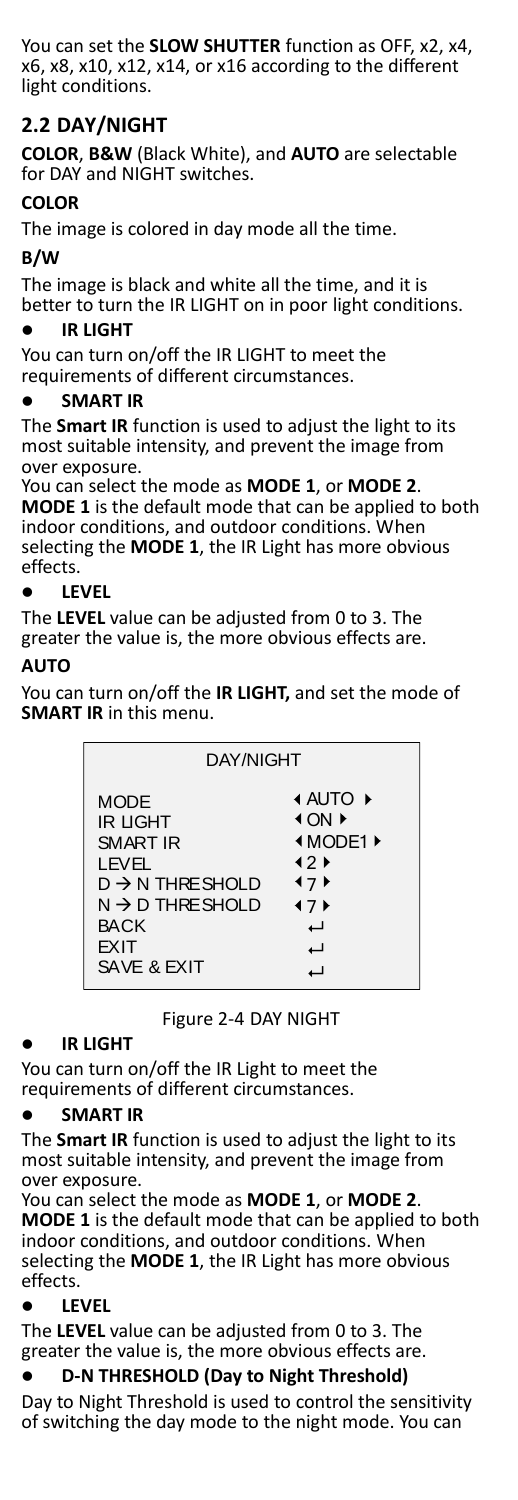set the value from 1 to 9. The larger the value is, the more sensitive the camera is.

#### **N-D THRESHOLD (Night to Day Threshold)**

Night to Day Threshold is used to control the sensitivity of switching the night mode to the day mode. You can set the value from 1 to 9. The larger the value is, the more sensitive the camera is.

#### **2.3 VIDEO SETTINGS**

Move the cursor to **VIDEO SETTINGS** and click **Iris+** to enter the submenu. **IMAGE MODE**, **WHITE BALANCE**, **BRIGHTNESS**, **CONTRAST**, **SHARPNESS**, **SATURATION, 3DNR**, and **MIRROR** are adjustable.

| <b>VIDEO SETTINGS</b>                                                                                                                                                                     |                                                                                                                  |
|-------------------------------------------------------------------------------------------------------------------------------------------------------------------------------------------|------------------------------------------------------------------------------------------------------------------|
| IMAGE MODE<br><b>WHITE BALANCE</b><br><b>BRIGHTNESS</b><br><b>CONTRAST</b><br><b>SHARPNESS</b><br><b>SATURATION</b><br>3DNR<br><b>MIRROR</b><br><b>BACK</b><br><b>EXIT</b><br>SAVE & EXIT | I STD <del>D</del><br>ب<br>$\overline{45}$<br>4.5<br>⊀ 5 ⊧<br>$\overline{45}$<br>⊀ 5 ⊧<br><b>I OFF</b><br>ب<br>┙ |

Figure 2-5 VIDEO SETTINGS

#### **IMAGE MODE**

**IMAGE MODE** is used to adjust the image saturation, and you can set it as **STD** (Standard), or **HIGH**-**SAT** (High Saturation).

#### **WHITE BALANCE**

White balance, the white rendition function of the camera, is to adjust the color temperature according to the environment. It can remove unrealistic color casts in the image. You can set the mode as **AUTO**, or **MANUAL**.

#### **AUTO**

Under **AUTO** mode, white balance is being adjusted automatically according to the color temperature of the scene illumination.

#### **MANUAL**

You can set the **R-GAIN**/**B-GAIN** value from 1 to 255 to adjust the shades of red/blue color of the image.

| <b>WHITE BALANCE</b>                                                         |                                                                                   |  |
|------------------------------------------------------------------------------|-----------------------------------------------------------------------------------|--|
| <b>MODE</b><br>R-GAIN<br><b>B-GAIN</b><br><b>BACK</b><br>FXIT<br>SAVE & FXIT | <b>∢ MANUAL</b><br>$\leftarrow$ 5 $\rightarrow$<br>$\overline{45}$<br>ب<br>ب<br>⊣ |  |
|                                                                              |                                                                                   |  |

#### Figure 2-6 MANUAL MODE

#### **BRIGHTNESS**

Brightness refers to the brightness of the image. You can set the **BRIGHTNESS** value from 1 to 9 to darken or brighten the image. The higher the value is, the brighter the image is.